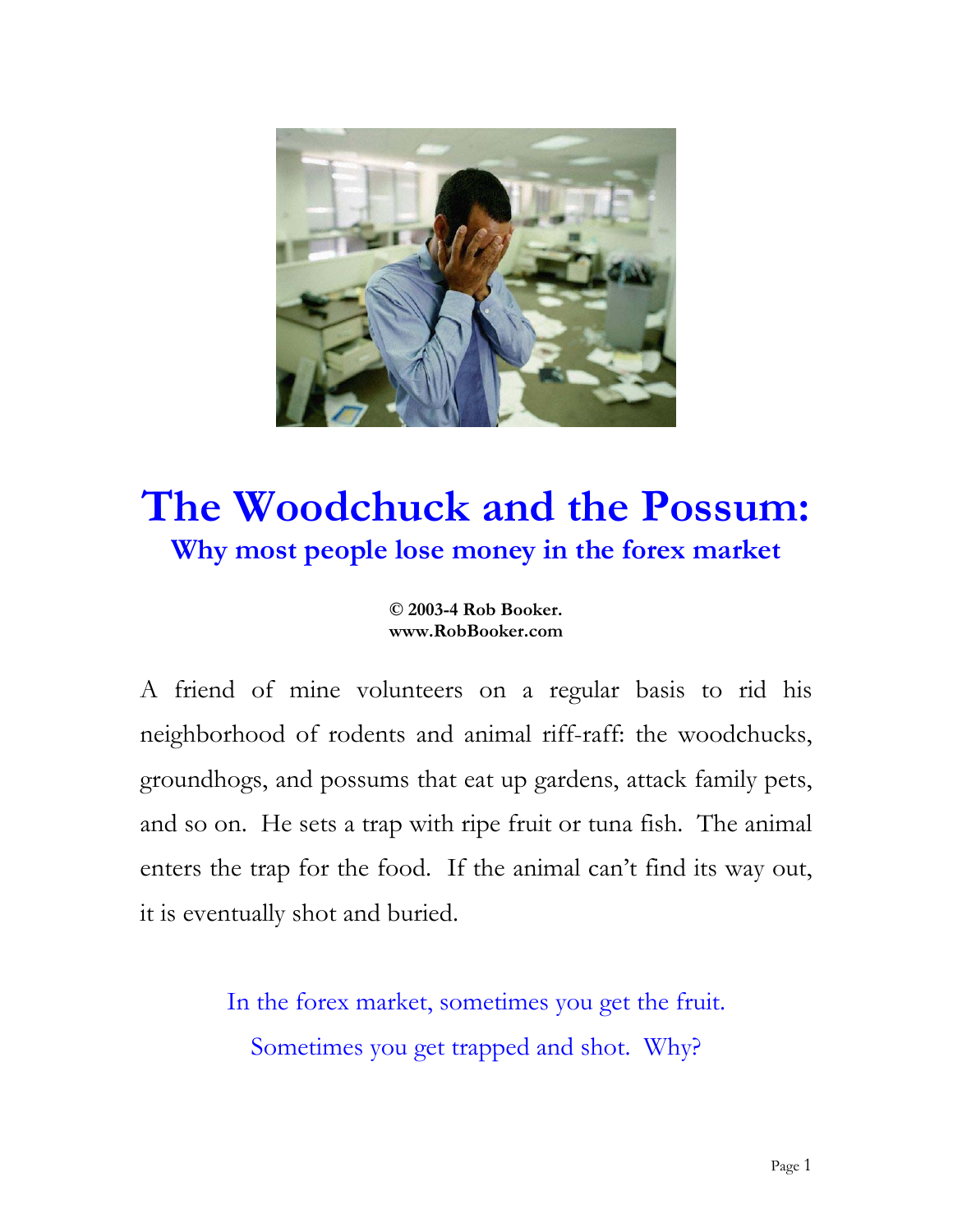Possums are relatively easy to catch. They go for the fruit, they get caught, and then, when the trapper approaches the trap, the possum simply plays dead. It plays dead because that's the best defense mechanism that it has.

 A woodchuck is tougher to trap. A big one might enter the trap, eat the fruit, and then rip the trap apart, exit, and wander off looking for more food. Or it might roll the trap along the ground, set it off, and then eat the fruit from the outside.

 There is a fundamental characteristic of unsuccessful forex traders: they trade forex because it's exciting, cool, or for its sex appeal. The mystery behind the charts, the notion that profits (although elusive) do really exist, and that money can be made quickly (but not predictably) all add up to create a romantic fantasy that is too appealing to avoid. When they start to lose money, they leave their positions open, close their eyes, and hope that the trap is miraculously opened so they can be free again.

 This group – the Possums – is the largest block of forex traders.

 There is also a fundamental characteristic of **successful** forex traders. They trade forex because it makes them rich. They trade because they know how to do it. They do not trade for fun. Many of them are unimpressed by their own success.

 Most of them never share their secrets with anyone. They take a methodical, almost boring, approach to forex trading. They painstakingly build systems that, although simple, may have taken years to perfect. In the end, their lives are actually quite boring – reduced to waiting for predictable signals that are obeyed without question.

 This group – the Woodchucks – is the smaller of the two groups. The Possums outnumber the Woodchucks by a ratio of at least 500:1. For every Woodchuck, there are 500 Possums.

Are you a Woodchuck or a Possum?

 Possums don't want to learn the intricacies of the forex market – the charts, the signals, the nuts and bolts – because they are afraid that once known, all these details will ruin the romanticism of the entire adventure. The mystery, the elusive profits, the unknown, all contribute to create an excitement that would be lost if too much were discovered. Searching for King Tut or the Titanic was big news. Finding both was big news. When's the last time you heard about either? Once found, the mystery was solved and the public went on to other mysteries.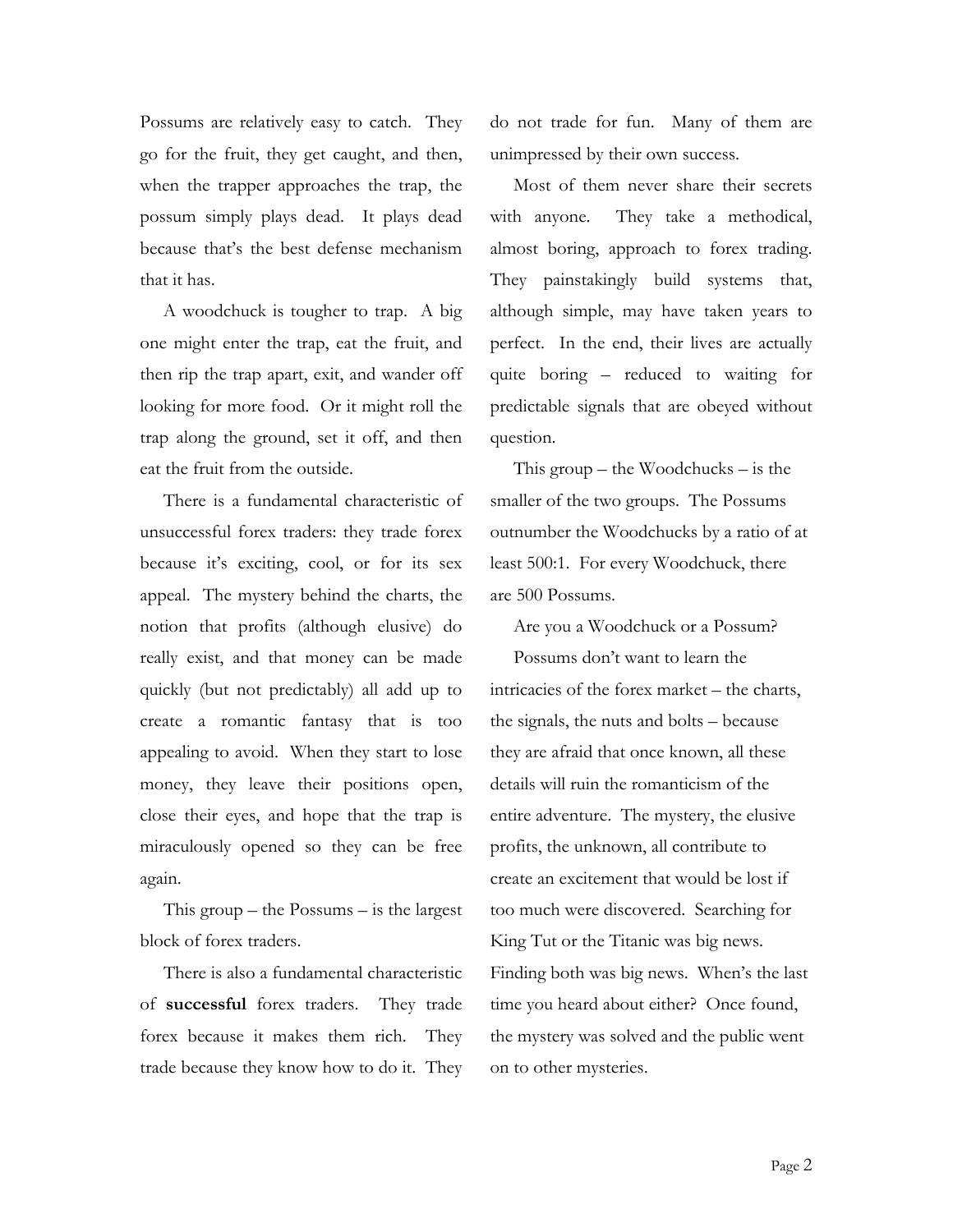Woodchucks want to learn the market. They want to know what signals are most predictive. They want to know everything they can not only about spot trading, but about their broker, their broker's practices, the governments involved in currency movement, interest rate changes, and the list goes on and on. Woodchucks want to know as much as they can. It might destroy the mystery, but they're not in the forex market for adventure. They're in it for profit.

 There is a myth in American culture, and it's spreading around the world: your job should be fun. You should enjoy what you do for a living. "Do what you love and the money will follow." And so on. Perhaps we've had too strong of a dose of this doctrine. The truth is that although we are better off choosing a career that interests us, we're going to be bored at work if we learn our job really well. The promise is simple: if you become a world-class forex trader, at some point your job will be ho-hum. Not all the time, but it's not going to be an adventure every day of the week. Sorry.

 On the other hand, consider that successful forex traders are some of the most highly paid professionals **in the world**. If you pay them by the hour, they make thousands and thousands of dollars for every 60 minute period they spend working. Some of them only trade for a

half day. Some trade for 20 hours a day. Their jobs aren't always fun, but they do make a lot of money.

### **Why be a Woodchuck?**

Simply put, if you want to survive, then you need to start thinking like a Woodchuck. If you want to make money, you need to commit yourself to freeing yourself from the trap *and* getting the fruit. Or, more importantly, finding a way to eat the fruit without ever entering the trap in the first place. And therein lies the secret. We're all going to get trapped from time to time, but we have a choice of whether to free ourselves or lay down and let the trapper shoot us.

 I learned my lesson early in my career as a forex trader. Although I had spent four months creating a trading strategy and system, I occasionally *really, really* wanted the fruit, so to speak. At those times, when I should have stayed on the sidelines of the market, I would enter trades based on rumor, speculation, or even well-informed opinions – instead of my tried and tested strategy. In other words, I would enter the trap and start eating the fruit, thinking that I could get out of the trap without setting it off.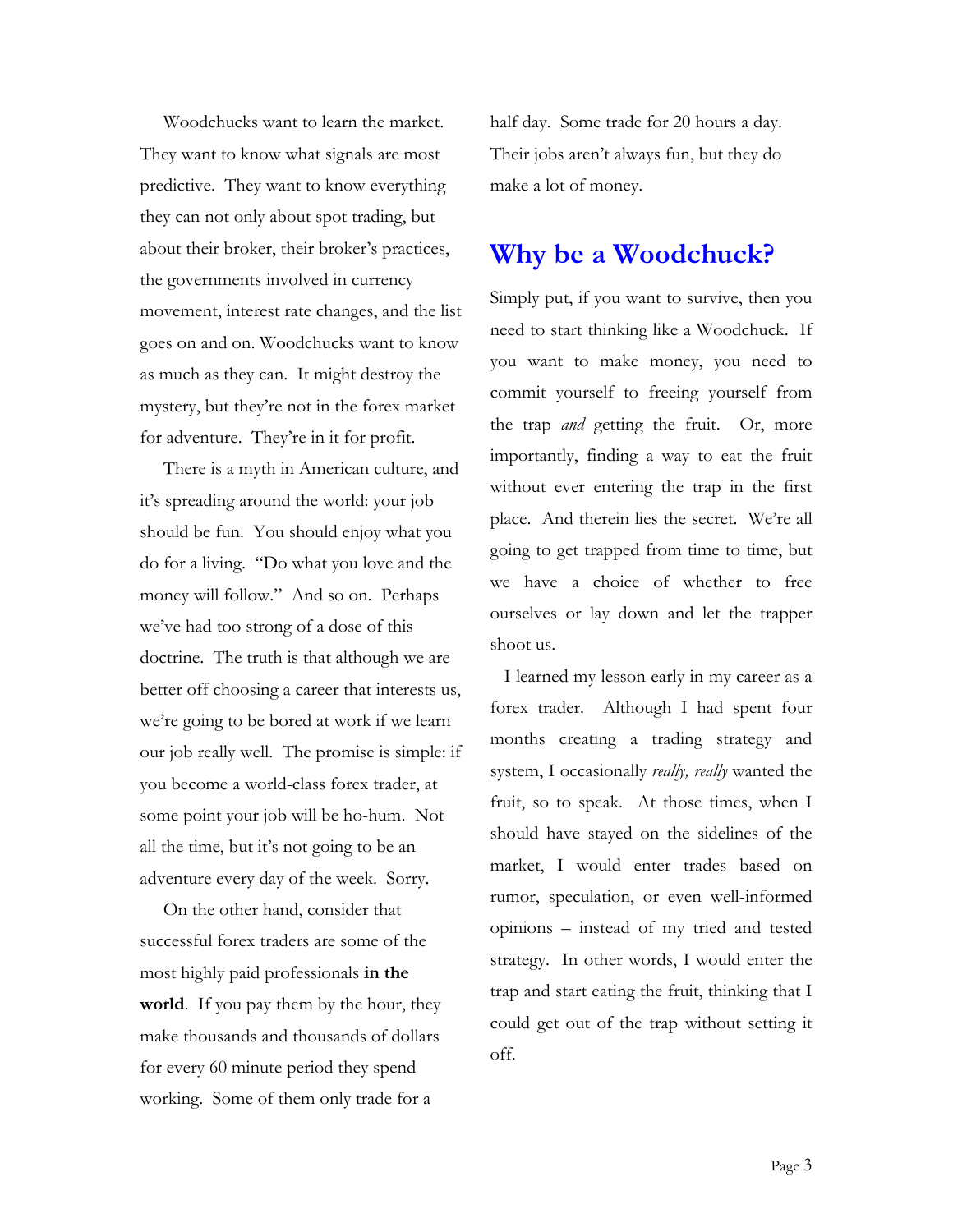## **How to Discover True Principles**

- 1. **Find a system to test**.Lots of traders use moving averages when the moving averages cross each other, they give off buy/sell signals. The might read candlestick patterns, Elliot Waves, or Fibonacci Arcs. Find a system that you like and test it. Get charting software that allows you to backtest your results. AmiBroker and TradeStation both work well.
- 2. **Play with the variables.** If someone's system says to use the 5 and 13 Exponential Moving Averages, then try the 4 and 9 instead. Then add in the MACD or the CCI or the RSI and look for candlestick patterns. Backtest these new variables. Are the new ones more profitable?
- 3. **Keep notes of the results**. Keeping notes in a trading journal or notebook is essential. Are you recognizing any patterns (e.g., Fridays are bad days for your strategy, or the 5 and 13 work well if you wait for a -.0004 MACD?
- 4. **Draw preliminary conclusions**. Once you've done your testing, write out the principles that you've discovered. Then test the principles with a demo account for at least 4 months -- did your system work? If so, set it in stone.

 Well, the last time I made this mistake, I entered a trade that lost 250 pips in 72 hours. I stayed in the trade hoping that the market would rebound (it never did). I figured if I just laid down quietly, the trapper would never come and shoot me. Well, he did. I lost my usable margin on the last day. I lost 75% of my account.

 I resolved on that day to never again violate the principles of my trading strategy.

 I tell everyone that trades forex the same thing: you can learn this the hard way, or the easy way. But you will learn it eventually: in the world of forex trading, there are only Woodchucks and Possums. If you're just trading on emotion, speculation, or excitement, then you're a Possum, and you're going to get shot. Either take it from me, or learn on your own. I hope you take the time to read the principles below and learn from my mistakes.

#### **How to Be a Woodchuck**

There are five steps to thinking like a Woodchuck in the forex market.

#### **1: Be hungry and determined**

The Woodchuck wants the fruit. He believes that he has a right to it. He is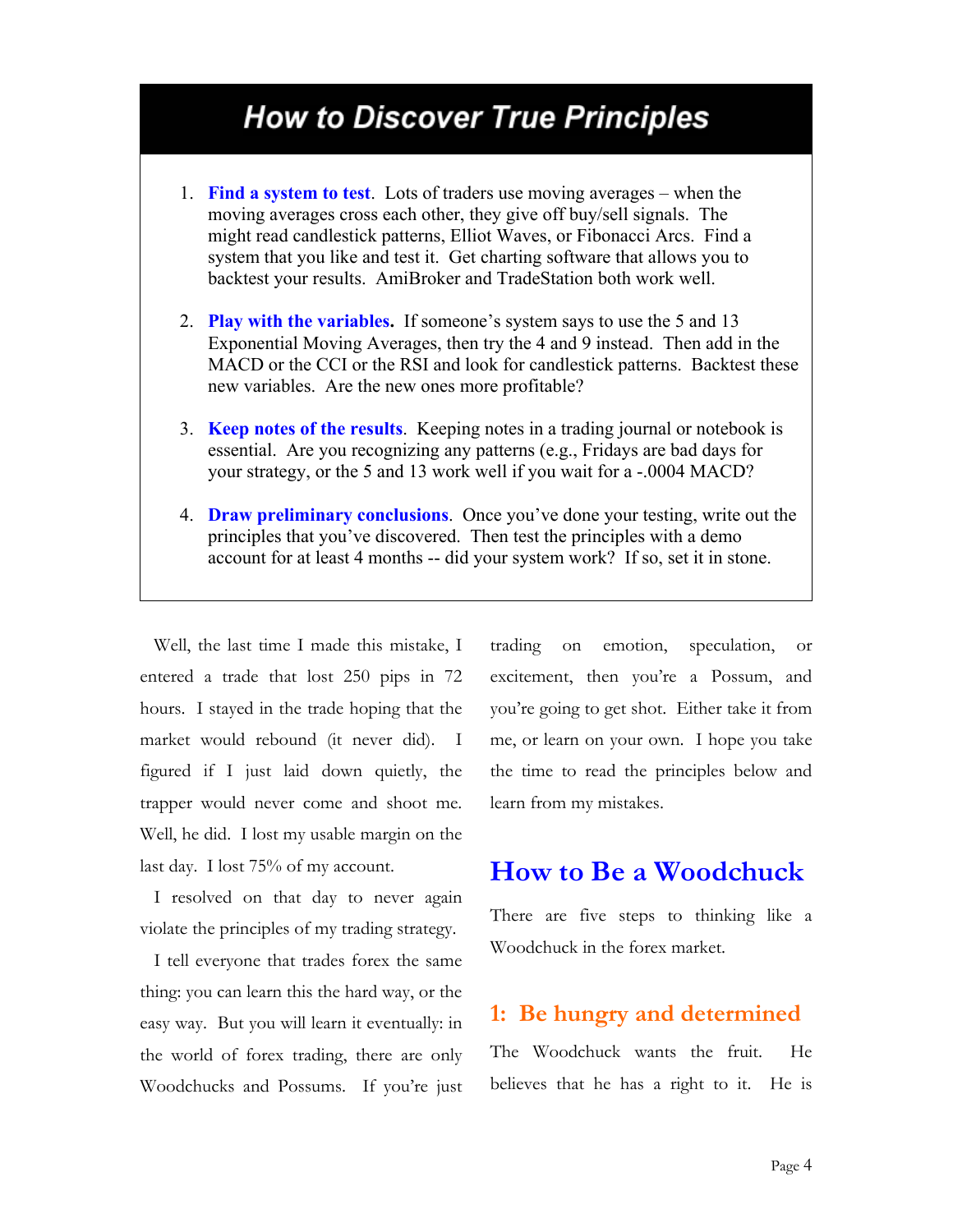willing to do whatever it takes to safely get it and eat it.

 As for you, you've got to want profits. You've got to put profits ahead of everything else. You've got to say to yourself that the most important thing at the end of the money is not making lots of trades, or any trades, but rather the most important thing is to end the money higher than when you started it. This belief has to drive you. If you trade because you like to trade, you're going to lose money – you will end up making stupid trades, getting trapped, and laying down to wait for the bullet.

 The Woodchuck wants to fill his belly – but not at the expense of his life. Remember that.

Be hungry for profits, not just for trades.

#### **2: Discover true principles**

The Woodchuck, unlike the Possum, can learn from its own mistakes or the mistakes of other animals. It understands that if it enters the trap, it will be caught. It knocks over the cage, sets it off, and then jumps back. When it senses the danger has passed, it might start poking at the cage from the outside, or try to grab the fruit through the bars of the cage.

 Likewise, you need to become a student of the forex market if you want to become successful. The forex market does not reward lazy people. Plan on spending some money on books to become familiar with charting patterns. Read everything you can online about how the market works. Get some charting software – there is plenty of good free charting software to start you out – and watch the formations. Most important, start trading on a demo account immediately. Get involved, take notes. Keep a trading journal that lists every trade and the reason you entered and exited.

 As you do these things, you will distill principles of the forex market. From the jumbled mess of data, patterns will emerge. Effective trading strategies will become apparent. Profits will still be elusive, but you will begin to learn true principles of trading. Write these principles down as you learn them. They will serve you well later.

#### **3: Obey true principles**

Once you discover a set of true principles, they'll do you no good if you disregard them. I've met forex traders that understood many, many true principles, but they were still dumb as a bag of hammers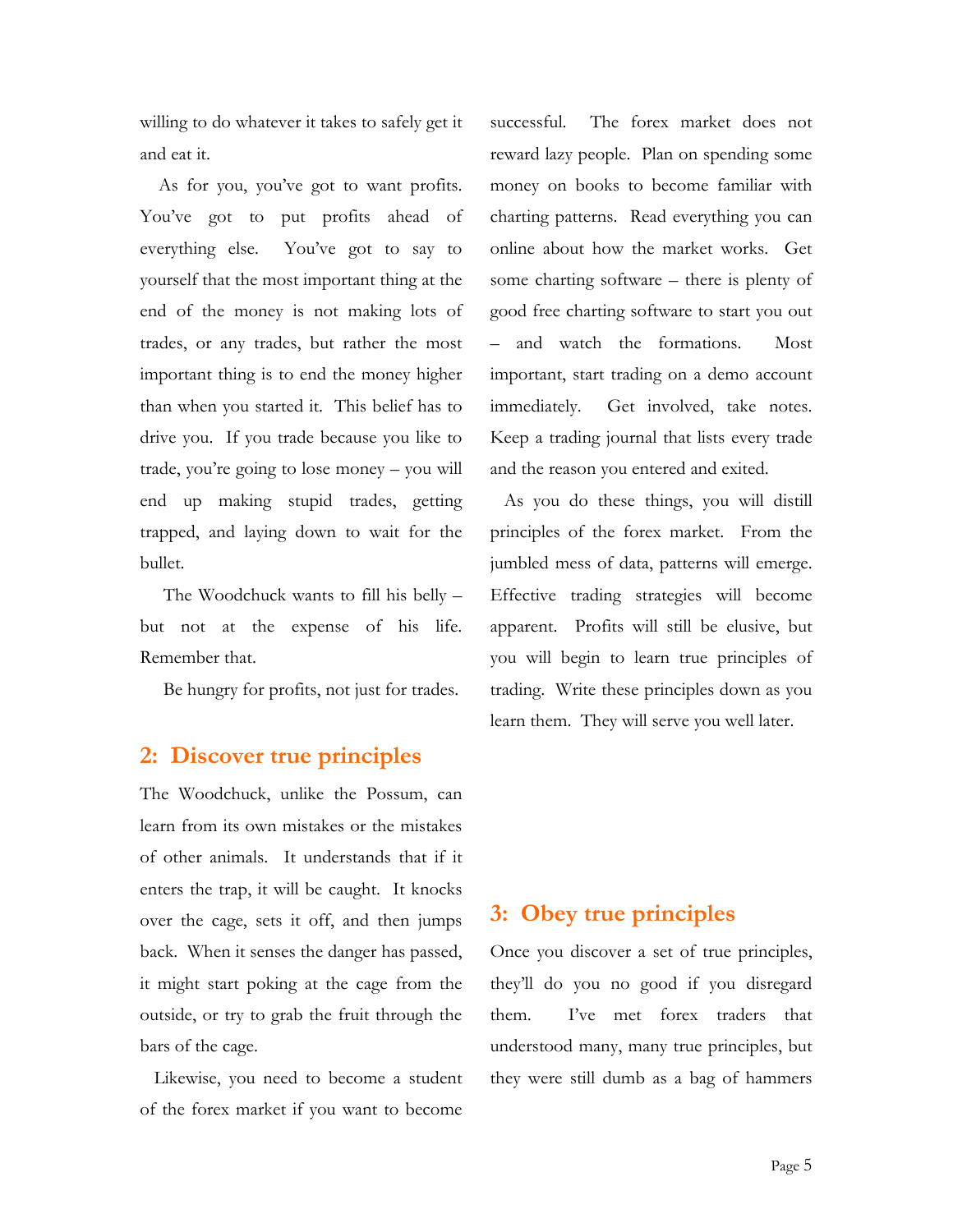and poor as church mice because **they failed to obey them.**

 Our culture isn't much fascinated with obedience – if you've noticed, we're all about how free we are, how unrestricted our behavior can and should be, and so on. This booklet isn't a commentary on social issues, but I do want to advise you that sticking to your principles may seem odd at first.

 You might determine that although important, your principles are more "guidelines" than hard and fast rules. Don't fall for that! Don't spend all your time discovering true principles just so that you can violate them – and lose a lot of money in the process.

 Once you discover what works, stick to the plan!

 Mark Twain said that once he learned all of the intricacies involved in navigating the Mississippi – the steering of the boat, the reading of the compass, the charting of the deep and shallow points – that the river lost its beauty.

 That's a lesson, a truth, that you're going to have to become comfortable with. At some point, when you develop a profitable trading system, the system will return profits if you're awake, asleep, playing football with your kids, or if you get hit by a bus. The system will be tweaked from time to time, of course, but it will work. Your hard work will pay off. But the mystery of the forex

# All about woodchucks



The woodchuck circles the trap many times, and from all angles before deciding how he is going to get the fruit. Sometimes he will wait till another animal is in the trap, then pick the fruit through the wire cage. Woodchucks know their capabilities. They pal around with others in their den and know when one does not come home. They search for the scent of their own, and hear the cry of the one that is trapped. The big, old woodchucks learn from others mistakes and do not make the same mistake themselves. They are not paralyzed in fear, but cautiously optimistic, ever searching for the food they want, but holding onto true principles that have kept them alive. Big, old woodchucks will at times walk away from a trap because the lure of the fruit is not worth the work it will take to get out of the trap before the hunter kills him.

**- Terry Larsen, Neigborhood Pest Control Expert**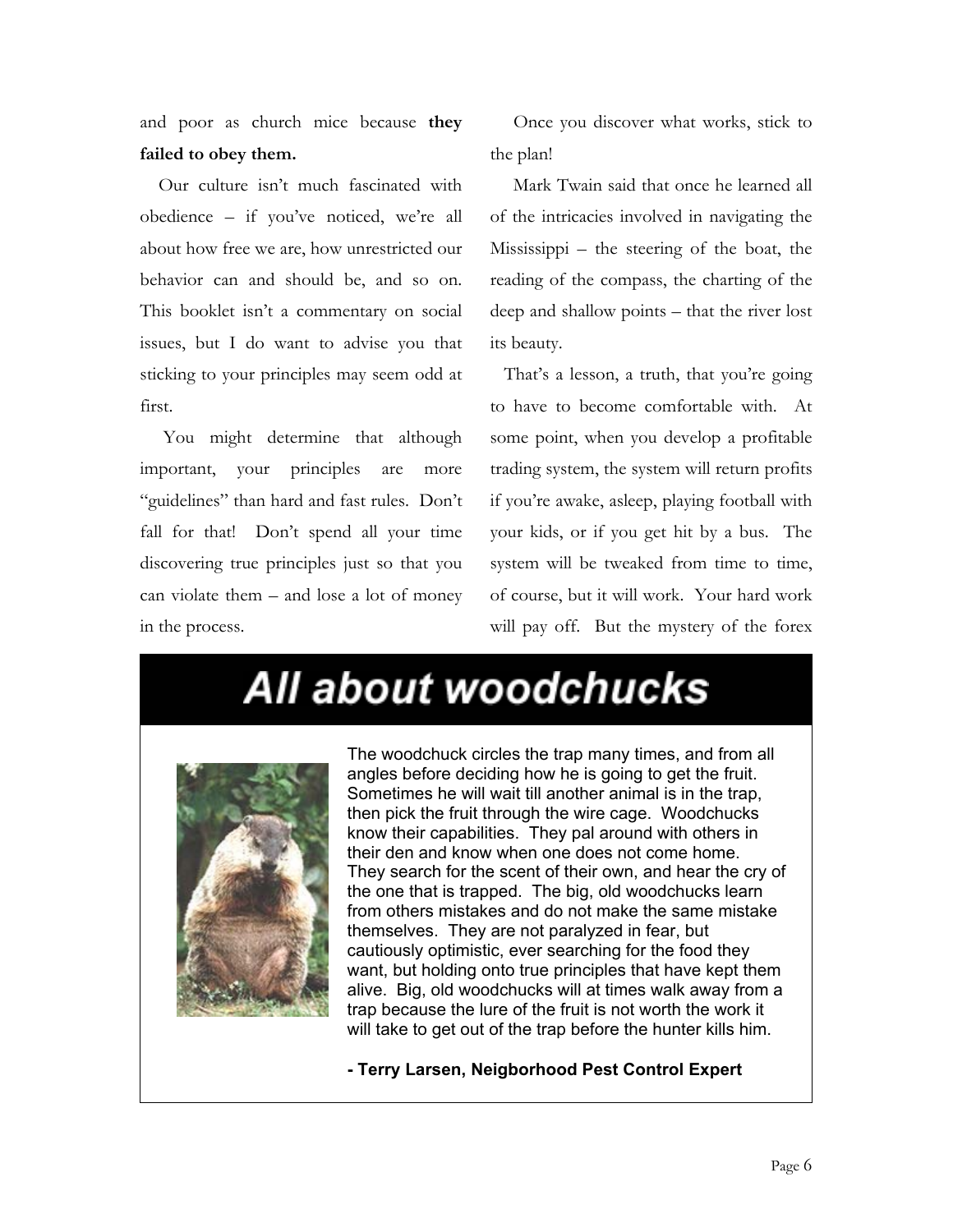market will disappear for a time, maybe even forever, and thus your fascination with it might wear off too.

 This is why many forex traders, although they have learned true principles, are still losing money as fast as they can trade. They want to chase the mystery of the market. They enter the cage to get the fruit because that's more exciting. It's also more dangerous. Even fatal.

#### **4: Know your limits**

One mistake Possums make is that they never set limits. They'll waltz into the cage and go for the fruit with reckless abandon. You might attribute this to stupidity, and you may be right. But it also might be due to their over-exuberance. Their inability to contain their excitement over finding some fruit.

 You will be tempted to snatch the fruit as soon as you can see it. You might be tempted to violate your principles when you see the market take a big swing, or after Alan Greenspan says something on television, or the latest job report comes out. Sometimes, you'll be tempted to set your stop-loss very widely (thus risking the loss of a lot of money) or to not set a stoploss at all.

 In order to succeed, you must set stops. You have to be able to tell yourself that it's time to get out of the market, that you've tried to get the fruit – but that today it's just not going to work. Perhaps your system works 80% of the time, and this time your system has simply failed.

 Getting out of the market at the right time is just as important as getting in at the right time. If your system tends to return 20 pips per trade, then set your stop-loss so that you don't lose more than you can possibly gain.

 If you disobey your principles, and you find that you're in a big, big losing trade, then look at your trading system: do you really see the market coming back to breakeven anytime soon? If not, then get out. If so, then stay in  $-$  if you have the usable margin to withstand some heavy losses.

 Which brings me to my next point: don't trade huge chunks of your account. If you have a \$1,000 account, then don't make trades that require you to put up more than \$100. Also, don't make trades that can lose or gain more than \$3 per pip. If the market takes a real nosedive against you, you could halve your equity before you realize what you've done.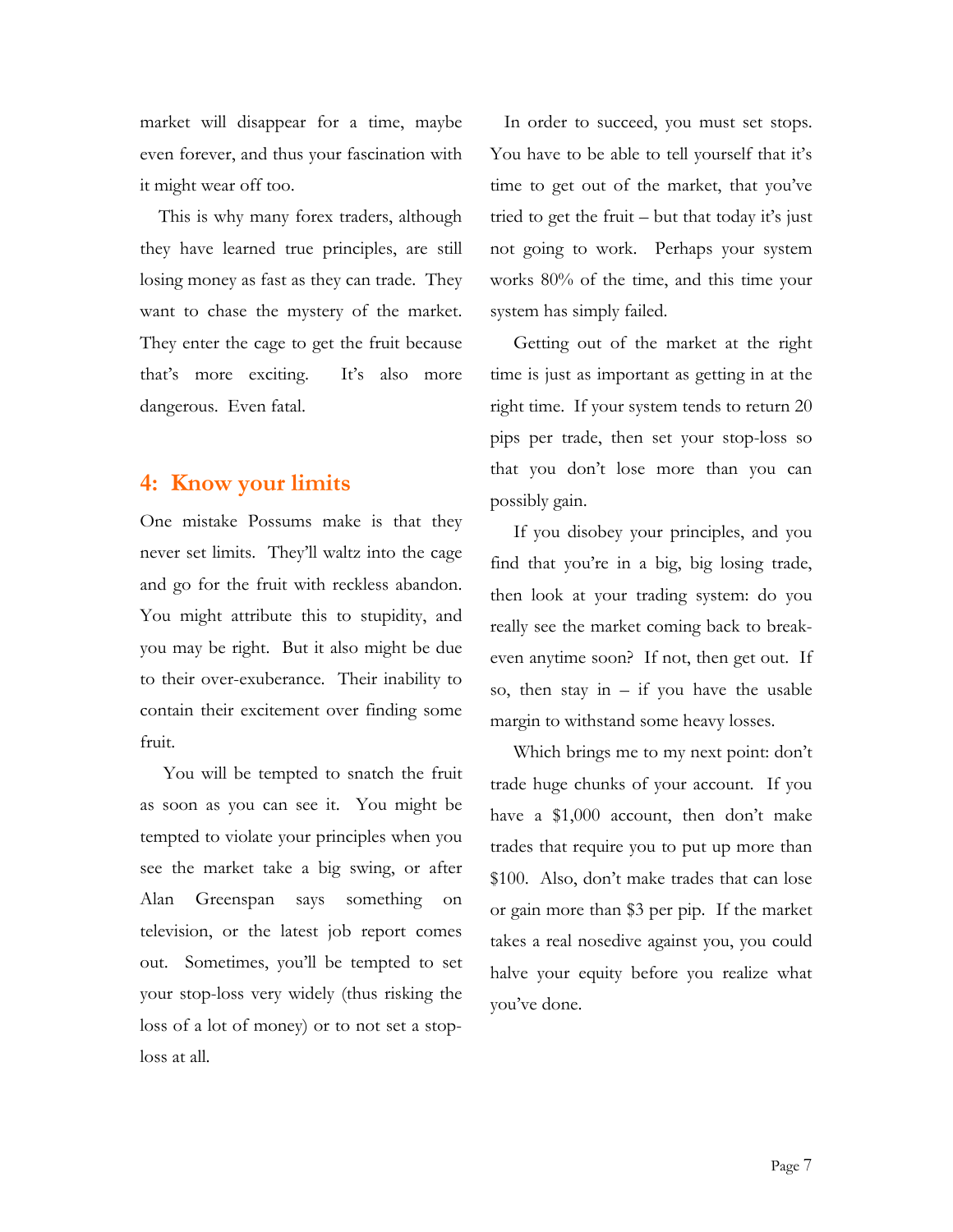#### **5: Back off when necessary**

If you lose a lot of money in one day, or gain a lot of money in one day, back off from the market. These are dangerous times. I talk about Pride, Fear, Greed, and Revenge in my Strategy:10 booklet (free, on my site) but it will help to summarize the main points here too.

 Pride is your worst enemy. There is no such thing as "good pride" in the forex market. As soon as you become proud of your success, you're headed for a fall. When you're prideful, you leave yourself open to Greed and Revenge. You feel that you deserve more profit, are willing to take more (unwise) risks, and you strike back at the market when it beats you. Being prideful in the forex market is acting the same as the Possum who believes he can go into the cage, get the fruit, and still get out. It won't work. Keep your pride in check.

 Next, watch out for Fear. When you're afraid, you make poor choices – you'll exit a trade before it becomes profitable or you'll enter no trades at all. If you give in to fear, then back off the market. Backtest your system again. Review what made you successful in the past. Take a day off and reset your bearings. You'll feel better and be ready to trade the next day.

 Greed is perhaps the second worst emotion you can ever feel in the forex market. This emotion will convince you to set higher limits and wider stops, leaving you exposed to the wild swings of the market. Greed is what convinces you to leave a position open for one more pip of profit – when the market is about to slide in the opposite direction and take your entire profit with it. Don't give into greed. If you lose a bunch of money because of greed – or make a bunch of it – then take the next day off. Watch the market. Demo trade for that day. See how you fare. Then get back in the next day when you're ready to stick to your principles.

 Revenge is the most dangerous emotion of all. When you lose money, you will always feel the temptation to strike back at the market (out of pride). You'll say to yourself that you deserve to get your money back. This might even work temporarily. But this will catch up with you, as you seek out trades for the sake of trading rather than for the sake of making money safely. If you feel revenge coming on, get out of the market. Take a seat. Review your system. Even if you lose almost all of your money, you can gain it back systematically. You will never get it back by seeking revenge on the market. A Possum in a cage might seek revenge against the trapper, but we all know how futile that is.